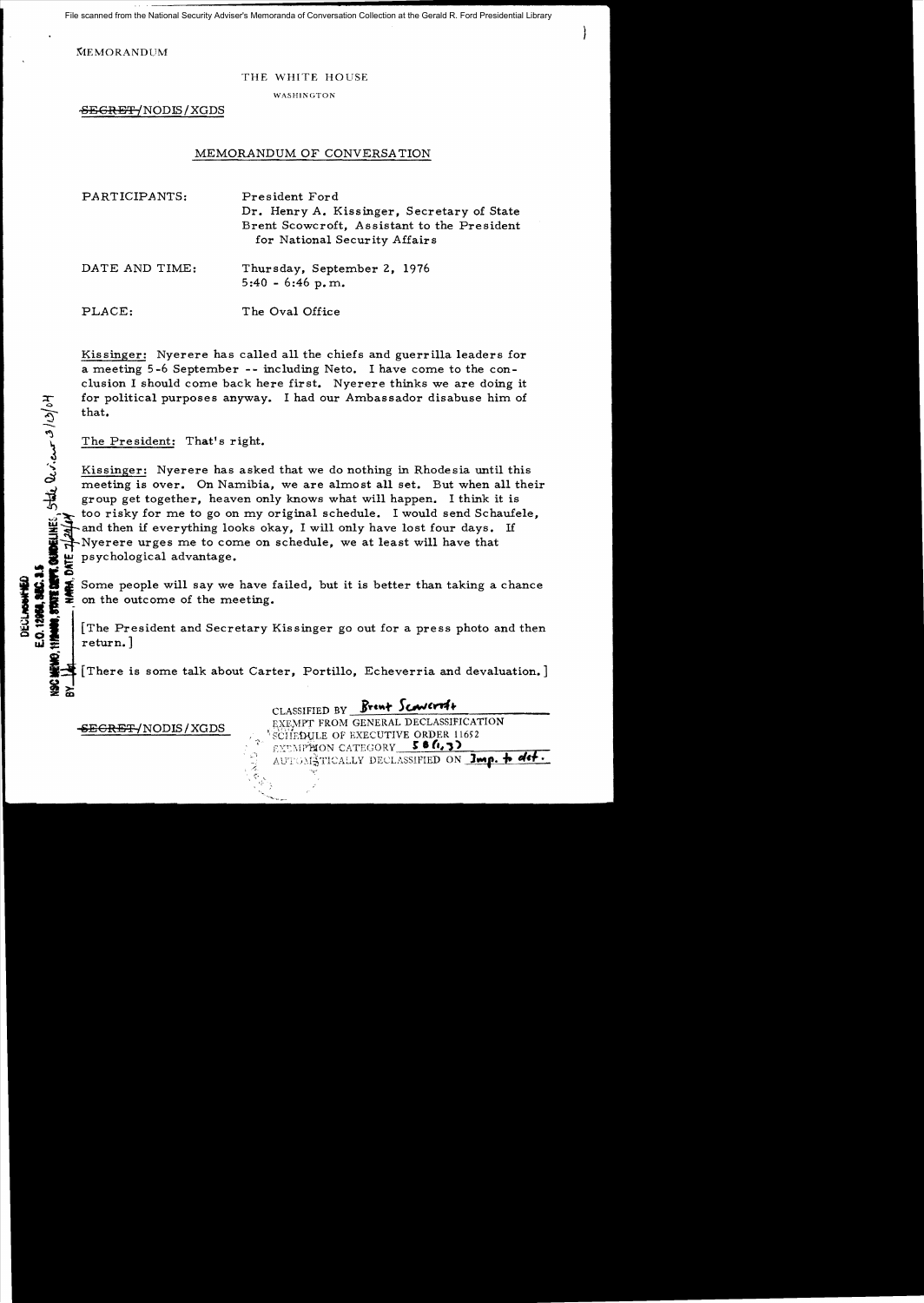## $-$ <del>SECRET</del>/NODIS/XGDS 2

Kissinger: What do you think about my schedule that way? It's safer, and it would teach them we are not over-anxious.

The President: No, I think you are right. Why is Nyerere doing this?

Kissinger: That's positive. He thinks our strategy might work, but he doesn't know whether he can control the Africans.

The President: So he has to see whether or not he can deliver.

Kissinger: Exactly. And that is why he said we shouldn't do anything while his meeting is going on. I should warn you that if he can't control it, they may is sue a blast that the imperialists are trying to control the blacks but they will continue the fight.

The President: Can we use the UN thing to get Neto in line?

Kissinger: I don't think we can really do it that precisely. Let's just wait and see how it works for now.

Since I may be back, B'nai B'rith will want me to speak.

You should say: "We had some difficulty on the Sinai but it worked out." If you promise them a little less than they want to hear, you will be better off. Defend the step-by-step. Compare where we were in 1973 and where we are today. Compare where Israel was in 1973 and where they are today.

On Law of the Sea. What I tried to do is change the perception that we were at fault and dragging our feet. That is why I announced the changes in our position. I think it worked. The President of the Conference is going to issue a single text at the end. We have agreement on the economic zone and scientific research, but not on deep seabeds. But Amerasinghe will put our scheme in the single text.

But for the next session, we should deal at our level, because a lot of these delegates are uninstructed. We can line up the heads of state. We can claim credit for the single text and for success on the economic zone and scientific research.

You might want to send the President a letter of congratulations at the progress at the end of the conference.

,'. .. "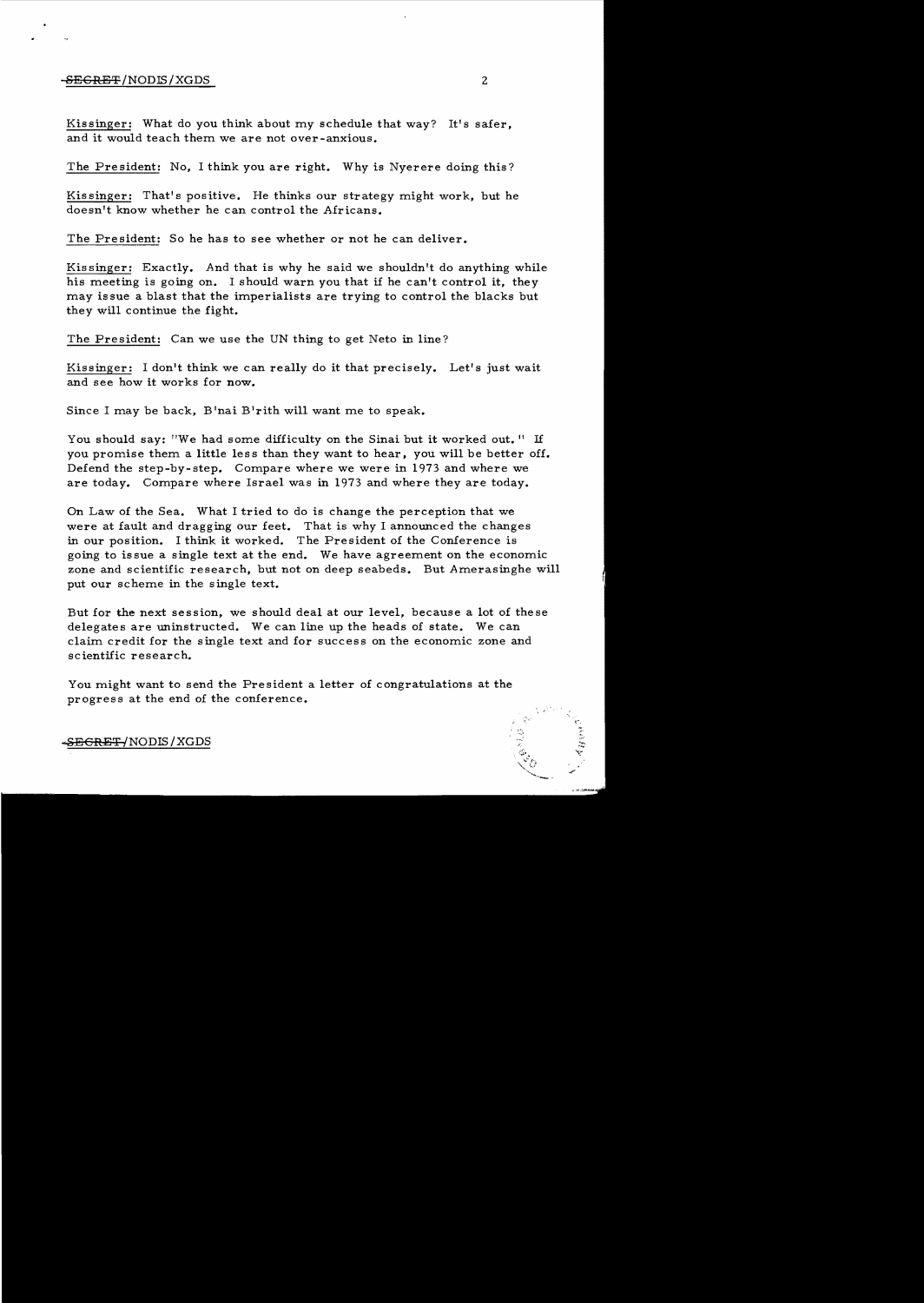## <del>SECRET</del> /NODIS / XGDS 3

[Chitchat about Carter, Schlesinger.]

Kissinger: Did you notice the Christian Science Monitor article on SALT?

The President: Yes, I don't know where the God damn thing came from.

Kissinger: I don't know what you want to do on SALT. I am not pushing it but if you want to do something, we should have it ready by-the time Gromyko gets here.

The President: I need to read back into SALT. When does Gromyko come?

Kissinger: About the 23rd. Mind you, I am not pushing it. I think it is probably better to wait.

Scowcroft: Even if we gave a proposal to Gromyko, there is almost no chance to complete negotiations before November.

Kissinger: That is right. And to get a proposal, you would have to beat up on the bureaucracy and that would surely leak. It isn't worth it, but after November you must change the system. No President has had to put up with what you have had to endure.

The President: What about that Ikle speech?

Kissinger: That's a good example.

[Describes Ikle, where he carne from, what was done to *ACDA* after 1972, etc. ]

Scowcroft: For now perhaps we should forbid Fred to make public statements without specific authority from you through me.

The President: That's a good idea. He was really irresponsible.



SECRET /NODLS /XGDS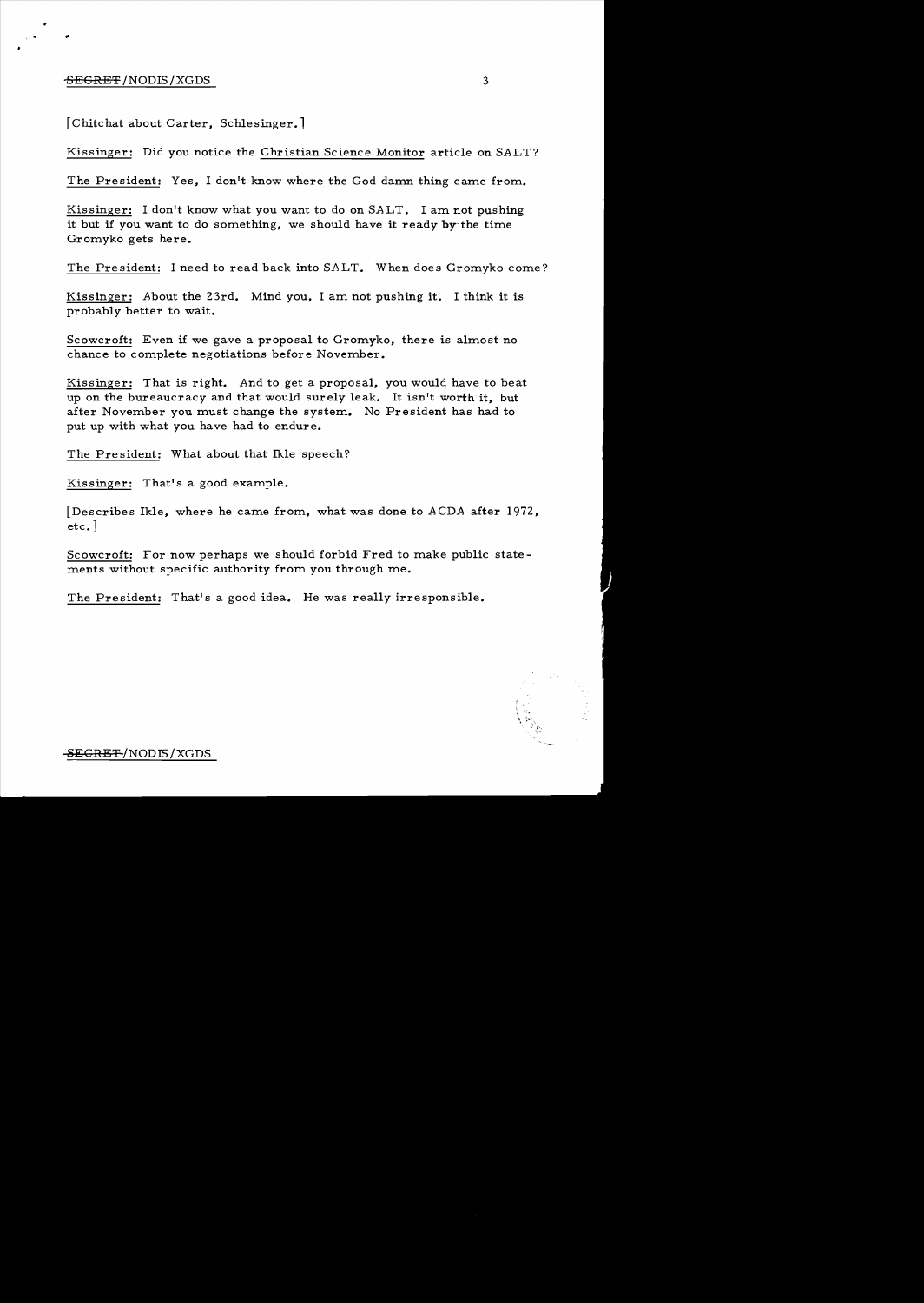Burn Bright Sime P K DIC offer when  $\not\in$ bureum  $P/K$  2 Sept 76  $5:49 - 6:46$  pm K Nyeren Que cielled all chips & querilla leaders De conclusion d'ebailedance home / me Myerne Thisks we are doing it for pul. purposes augusy P That's upport K hymne his askel wede within in Rhodrin I this mity is over Our Nurvilina is we can ahmentall it But when all these ging get Together, him comonly know what will happen. Ithink it is for listy for me to go on in + the I everything looks of I willoch home<br>lost 4 days: J ayeruse myes me to come<br>on sched, we at least will have that pay advantage. Some people will say we have faithed, but it is botter than taking a chance on a autrone of c write. (TE PFK poort for pres photo) (Sount Faith about Carter, Virtillo, Echaración Felioduation) K What do you think what my published that way?  $\frac{1}{2}$  ,  $\frac{1}{2}$ com mit P. Ro, Fetrin Jon au reptit. Why is hyerene doing this? R That is positive. He this own strategy myst Control - Opins P Bo he has to for whether or with he can Kelverer K Eposty. Cerel that is cry be said lost do E.O. 12958, SEC. 3.5 NSC MEMO, 11/24/98, STATE DEPT. GUIDELINES State R v. c  $3/13/04$ <br>BY Well Manuson NARA DATE  $1/29/04$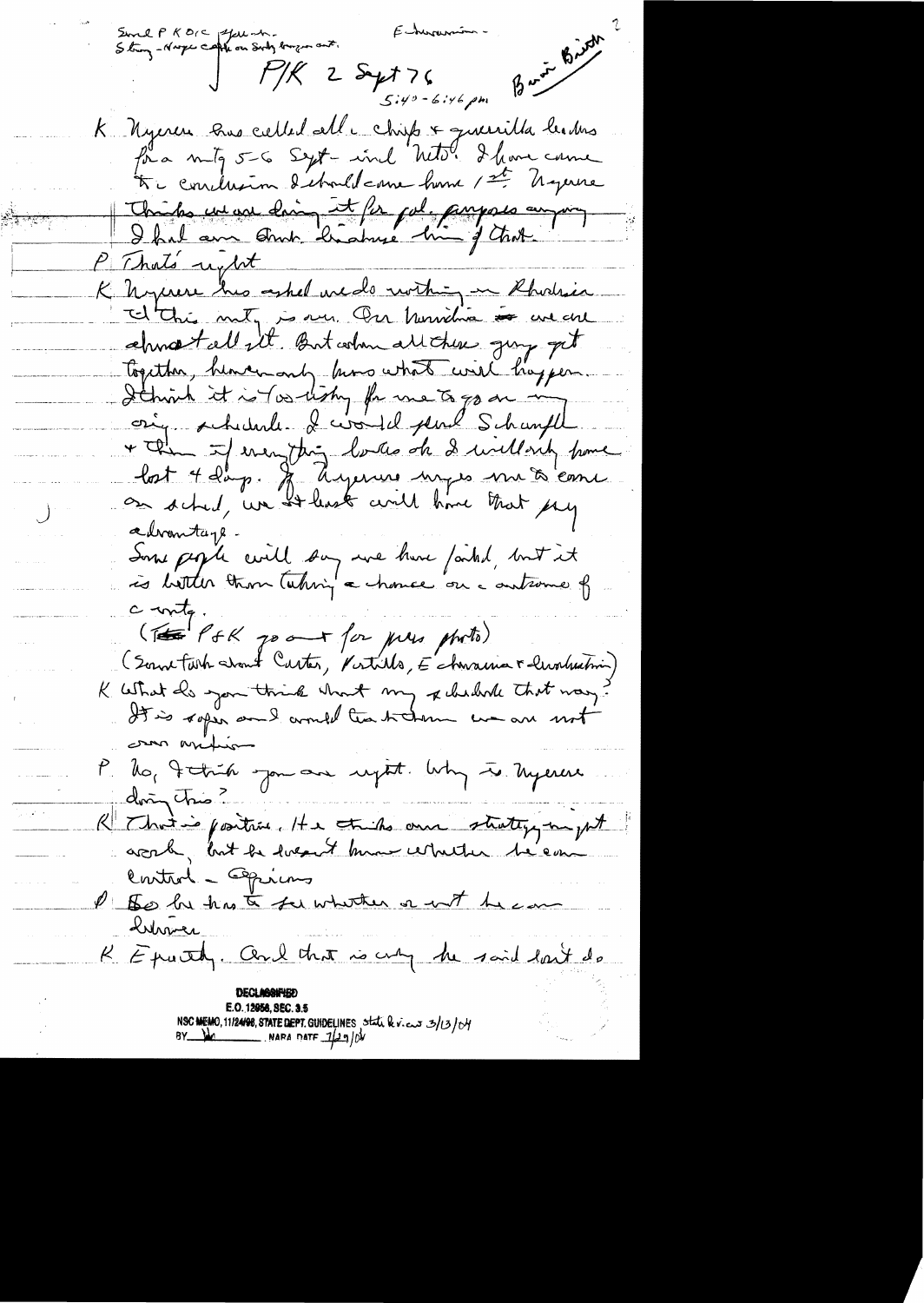what Liedar & what Ill do

anything which his mity is join on. I should ever you that if he can't created<br>It, then may issue a bloot that a mycrichate<br>and tying southed a blood by but they will entries<br>of the commence we will thing to get that in lime. Lebrit Chich me can réally la it that prisely.<br>Let's just coint + see homme it contre fa-nour.<br>Saince I may be beck, Busin Birth will wont met spok

lere had sant dip on Sinn but it worsen  $6.32$ I Jan primer them a bitte les things Defeared stop by stop Chapiere abres un more mi des today

LOS. What I till till & change a jurgetion that we were at formet t change in ann fit. That Strick it worked. The Pres. is join to issue ame canzone & sacritique warmuch, but met n derpreche les Bot Americans und put mer a chemi in a surje type. But for - west session, an showed had at me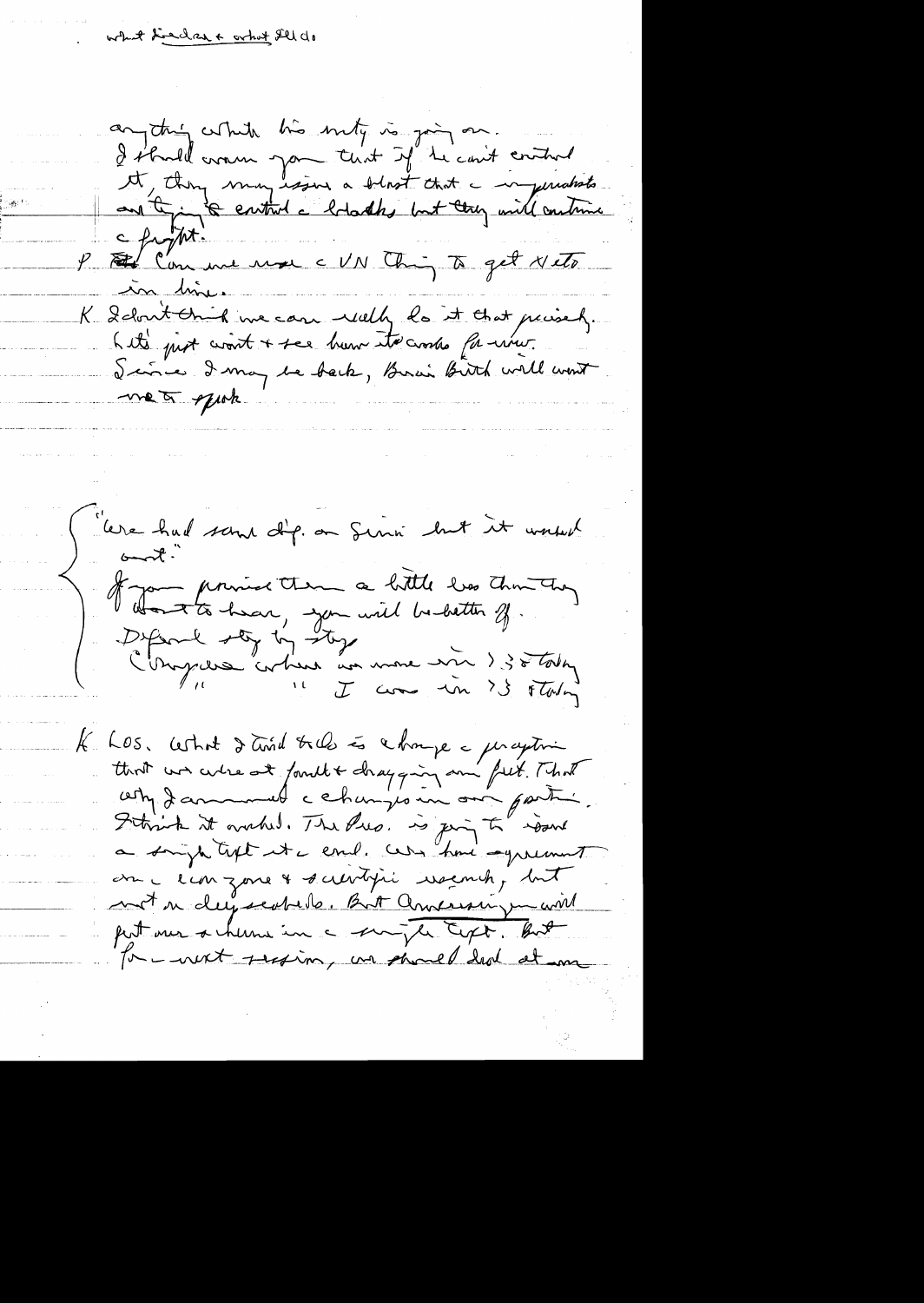Orton Los

Mul, beinge a lot of the delegates are immobilité WWW We can him my a head of state Al econ doin crueil force single toxt and for sureles ou loin jou - suivit useaich.<br>Jan mijst avant to scarl a Pub a letter Je reputé at a poyer et end de cons <del>P lethat is this about</del> K Soft fish you entire CSM entire an Salt? P Jes, Debrit leurne certain c 50 ching. K Dent hum what par antôle en Sult, Dem not pushing in met if how it rendy by the time damphs gets bru V S I wed to read borch in & that South When dues Croups come?<br>K About = 23rd Unich your donner mot trin to 5 Evenil pour pour a préjerant aux parfs tiens before hor. K That is night. And to get a present you it, But after Mar som must